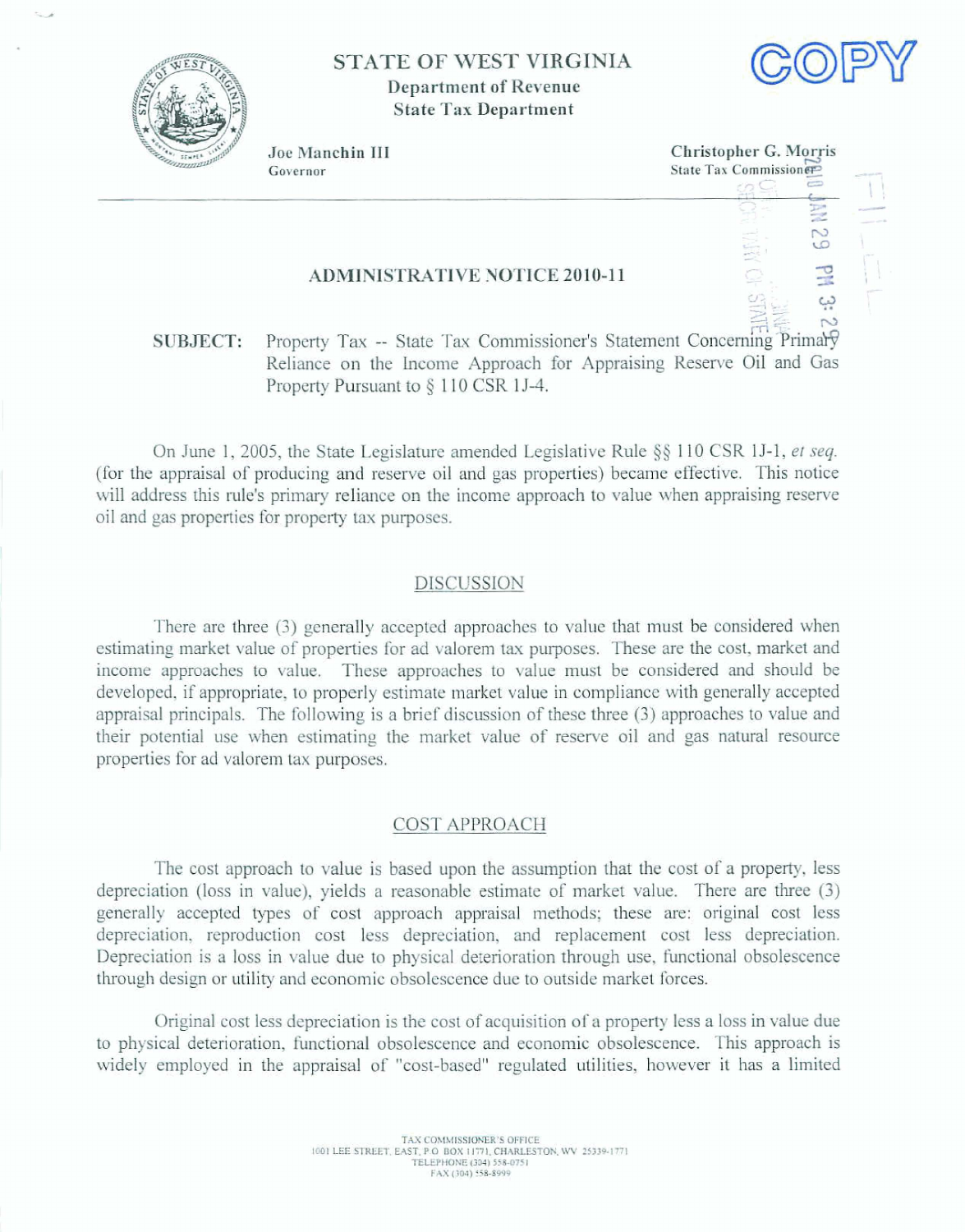#### Administrative Notice 2010-11 **Page 2 Page 2**

application when appraising reserve oil and gas properties, as many of these types of properties were acquired years ago at substantially less than currcnt markct value.

Reproduction cost less depreciation is the cost of reproducing an esact replica of a property less physical deterioration, functional obsolescence, and economic obsolescence. This approach is employed in appraising one-of-a-kind properties such as works of art or special purpose properties. an example of which may be the State's Capitol Building. Oil and gas properties are a nonrenewable natural resource and can therefore not be reproduced. Because of their nonrenewable nature, reserve oil and gas properties do not lend themselves to development ofa reproduction cost less depreciation appraisal.

Replacement cost less depreciation is thc cost of replacing a property with one of like utility less physical deterioration and economic obsolescence. This approach is the most uidely used of the three (3) cost approaches to value and is widely employed in the appraisal of commercial and industrial personal property. Replacement cost has limited application, however, in the appraisal of nonrenewable natural resource properties, as the resource cannot by its nature be replaced. Because of their nonrenewable nature, reserve oil and gas properties do not lend themselves to the development of replacement cost new less depreciation appraisals.

#### MARKET APPROACH

The market approach to value is based upon the assumption that the recent selling price of comparable properties, if properly analyzed and adjusted. will yield a reasonable estimate of current market value. While sales of reserve oil and gas properties do occur within the State, the sales are infrequent and quite often oil and gas interests represent only a portion of the property acquisition thus diluting the purity of the market transaction. Because of these drawbacks the Legislativc Rule does not contemplate the development of a market comparable approach to value for reserve oil and gas properties.

### INCOME APPROACH

The income approach to value is based upon thc assumption that a property is worth the future income, discounted to present worth, that it will generate for the prospective buyer. In the oil and gas industry, a common business practice of negotiating advance payments ("delay rentals") for the right to. at some future date, produce oil and gas has developed. By analyzing the amount and duration, typically, of delay rentals and by discounting the resulting income series to present worth an estimate of the probable selling price of reserve oil and gas properties can be developed. This procedure contained in § 110 CSR 1J-4.7 is the method used by the Department to develop. on a county and district basis, the per acre market value of reserve (non-producing acreage) oil and gas properties. The resultant per acre values were developed and published, in finalized form, in the State Register on August 28, 2009.